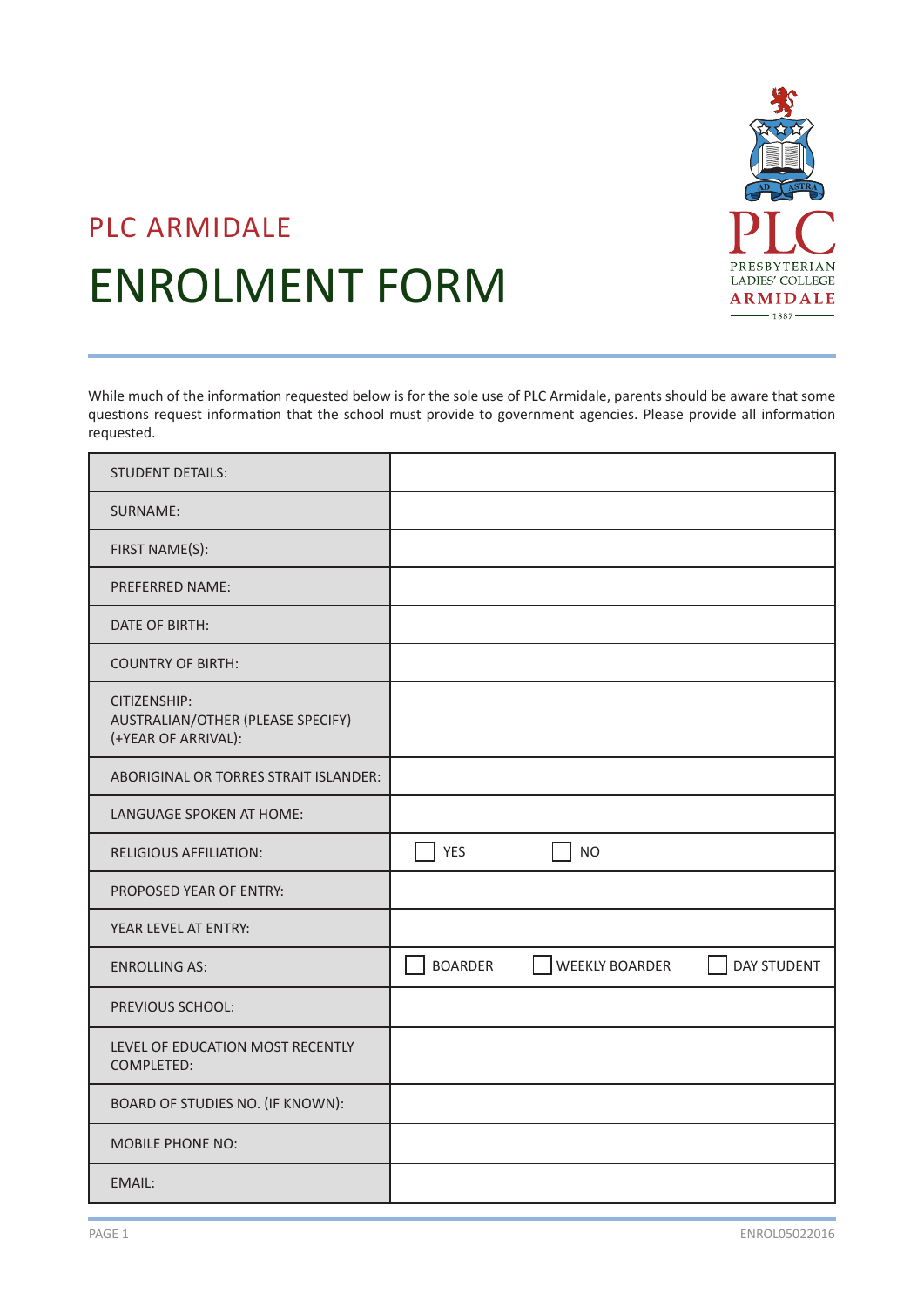# **FATHER'S DETAILS**

| TITLE:                                                             |  |
|--------------------------------------------------------------------|--|
| NAME:                                                              |  |
| <b>ADDRESS:</b>                                                    |  |
| POST ADDRESS IF DIFFERENT:                                         |  |
| <b>COUNTRY OF BIRTH:</b>                                           |  |
| PHONE (HOME):                                                      |  |
| PHONE (BUSINESS):                                                  |  |
| MOBILE:                                                            |  |
| FAX:                                                               |  |
| EMAIL:                                                             |  |
| <b>HIGHEST YEAR OF PRIMARY OR</b><br>SECONDARY EDUCATION ATTAINED: |  |
| HIGHEST QUALIFICATION ATTAINED:                                    |  |
| LANGUAGE SPOKEN AT HOME:                                           |  |
| <b>OCCUPATION:</b>                                                 |  |

## **MOTHER'S DETAILS**

| TITLE:                                                      |  |
|-------------------------------------------------------------|--|
| NAME:                                                       |  |
| ADDRESS:                                                    |  |
| POST ADDRESS IF DIFFERENT:                                  |  |
| <b>COUNTRY OF BIRTH:</b>                                    |  |
| PHONE (HOME):                                               |  |
| PHONE (BUSINESS):                                           |  |
| MOBILE:                                                     |  |
| FAX:                                                        |  |
| <b>EMAIL:</b>                                               |  |
| HIGHEST YEAR OF PRIMARY OR<br>SECONDARY EDUCATION ATTAINED: |  |
| HIGHEST QUALIFICATION ATTAINED:                             |  |
| LANGUAGE SPOKEN AT HOME:                                    |  |
| <b>OCCUPATION:</b>                                          |  |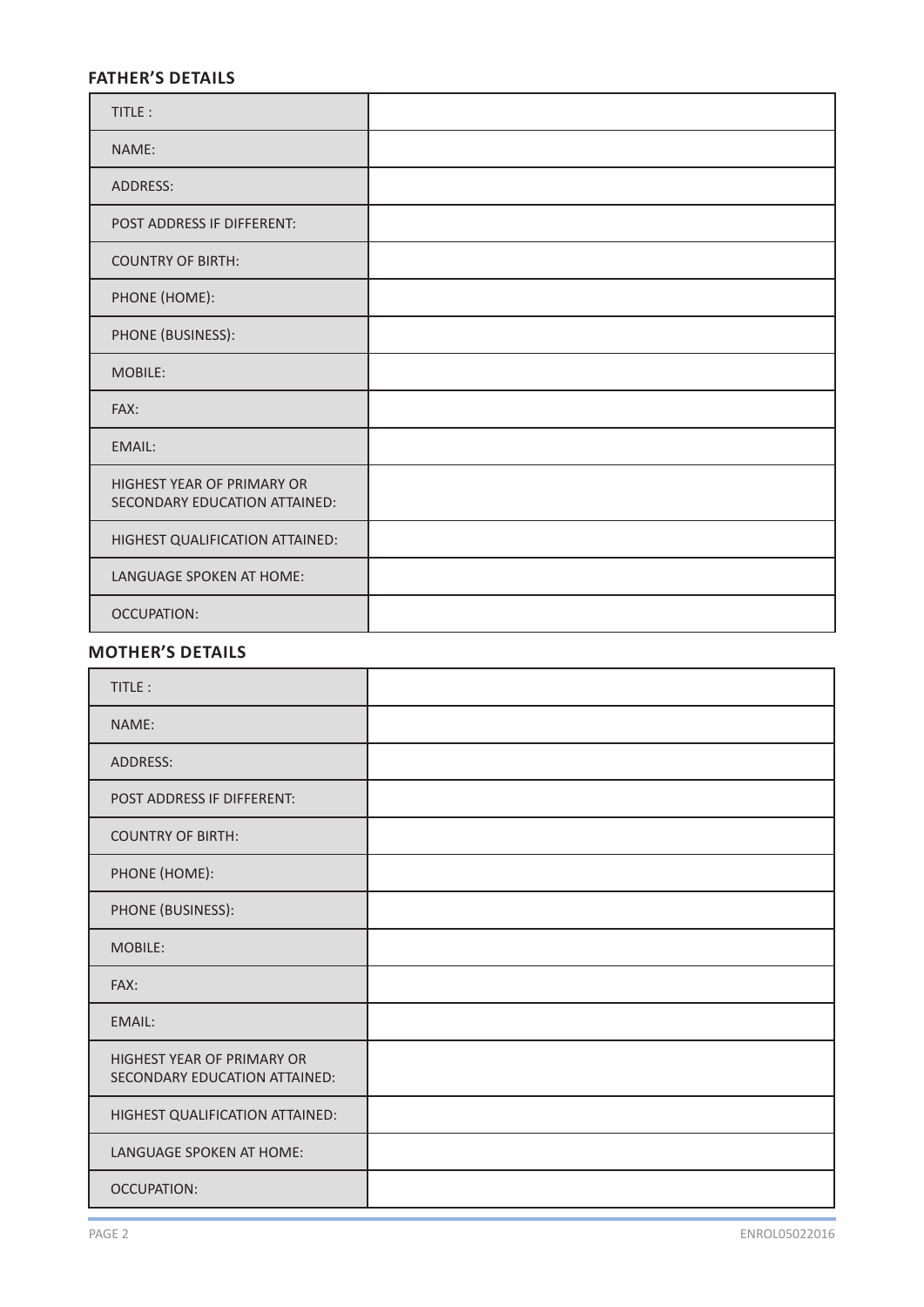Note: If parents are separated or divorced please advise custody situation and where accounts should be sent.



Please tick if a second report is required

## **EMERGENCY CONTACT DETAILS**

Details provided below will be used in case of an emergency or an unexplained absence, when a parent cannot be contacted.

| NAME:             |  |
|-------------------|--|
| RELATIONSHIP:     |  |
| ADDRESS:          |  |
| PHONE (HOME):     |  |
| PHONE (BUSINESS): |  |
| MOBILE:           |  |
| EMAIL:            |  |

## **AUSTRALIAN GUARDIAN** (For Overseas Students)

| NAME:             |  |
|-------------------|--|
| ADDRESS:          |  |
| PHONE (HOME):     |  |
| PHONE (BUSINESS): |  |
| MOBILE:           |  |
| FAX:              |  |
| EMAIL:            |  |

## **PRESENT OR PREVIOUS CONNECTION WITH PLC ARMIDALE**

| NAME OF CURRENT OR FORMER<br>STUDENT: |  |
|---------------------------------------|--|
| <b>MAIDEN NAME:</b>                   |  |
| FIRST NAME(S):                        |  |
| <b>GUILD (IF KNOWN):</b>              |  |
| <b>RELATIONSHIP TO STUDENT:</b>       |  |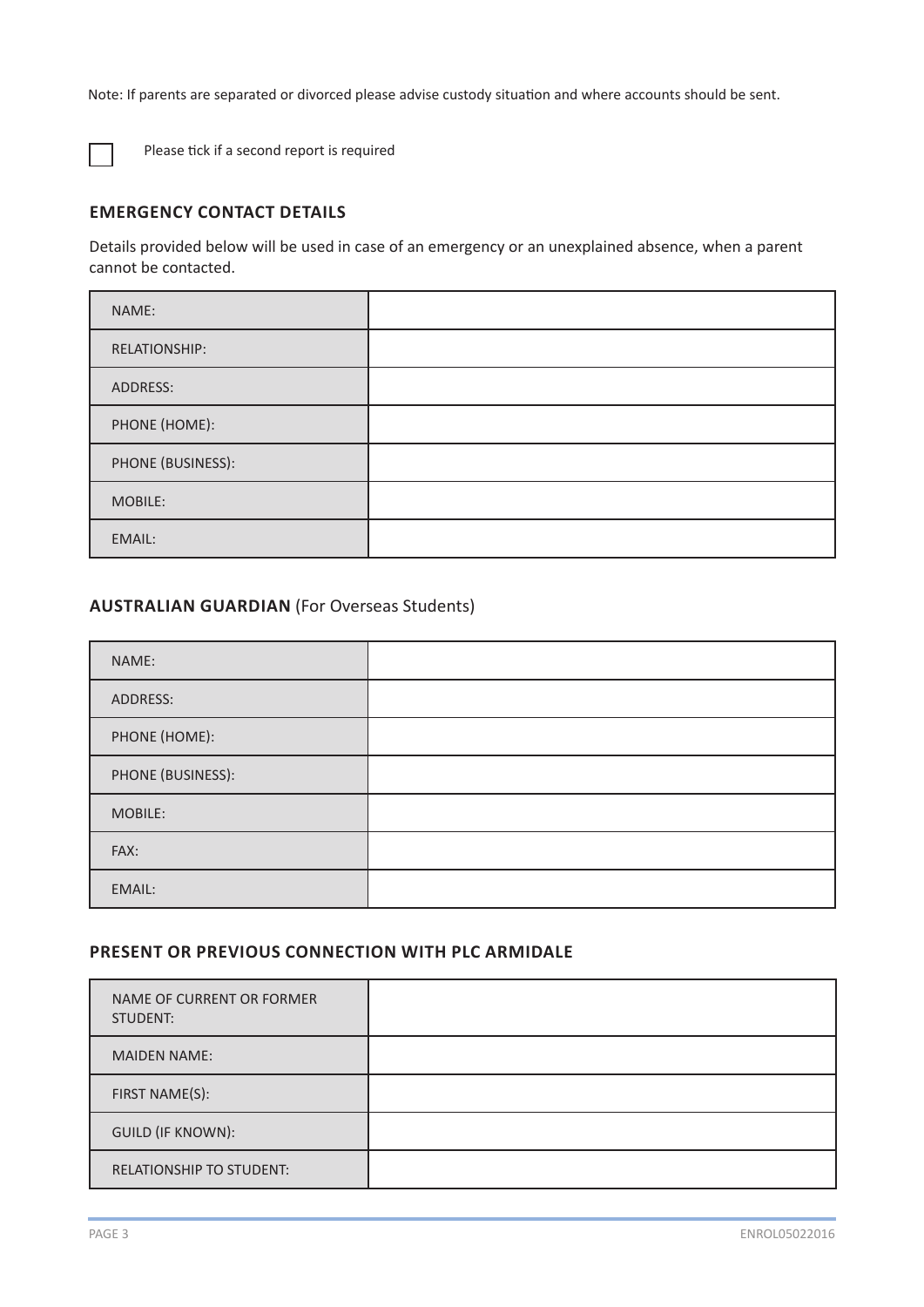### **PLEASE TICK APPROPRIATE BOXES**

#### **USE OF IMAGES**

**(ie photographs, extracts from video products etc.) of Students in School Publications and Marketing Promotions**



I/we give permission for the use of images of our child in school publications and for the purpose of promotion of the school.

Please list any exclusions:

#### **RELEASE OF PERSONAL INFORMATION TO PLC COMMUNITY ORGANIZATIONS**

I/we give permission for the release of our personal information to PLC community organizations as required. I/we understand that this could include publication of contact details to P&F Liaison Parents and publication of a School Directory.

#### **RELEASE OF PERSONAL INFORMATION TO VARIOUS GOVERNMENT ORGANIZATIONS**



I/we give permission for the release of our personal information to government organizations as required (ie Back to School Allowance)

| <b>FATHER:</b>                   |  |
|----------------------------------|--|
| DATE:                            |  |
| MOTHER:                          |  |
| DATE:                            |  |
| <b>GUARDIAN (IF APPLICABLE):</b> |  |
| DATE:                            |  |

#### **ENROLMENT AGREEMENT**

I/we the undersigned agree, jointly and severally, to be bound by the Conditions of Enrolment (see over) and to pay all fees and expenses that may be charged from time to time by PLC Armidale. I/we understand that a full terms notice is required prior to the withdrawal of a student from PLC Armidale, and that fees in lieu of such notice will be charged.

| FATHER:                          |  |
|----------------------------------|--|
| DATE:                            |  |
| MOTHER:                          |  |
| DATE:                            |  |
| <b>GUARDIAN (IF APPLICABLE):</b> |  |
| DATE:                            |  |